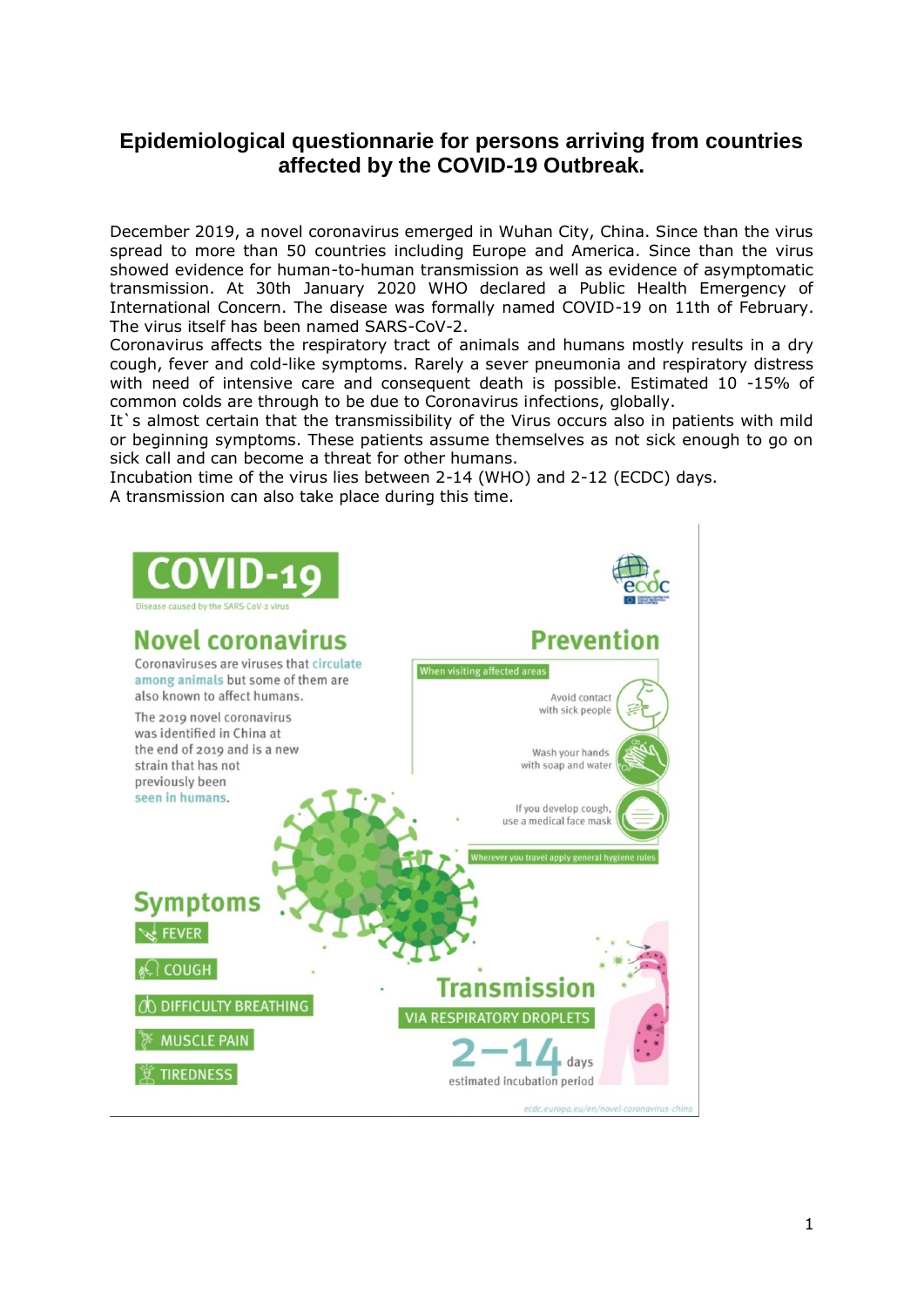1. Rank, name, surname ................................................................................................

2. National personal number/DoD ID# ……......................................................................

3. Address (in Poland), unit, phone number: ....................................................................

4. Where have you been within last 14 days? (China, South Korea, Iran, Italy, others):

| I.p. | Location (country, town) | Time |    | Remarks |
|------|--------------------------|------|----|---------|
|      |                          | from | to |         |
|      |                          |      |    |         |
|      |                          |      |    |         |
|      |                          |      |    |         |
|      |                          |      |    |         |
|      |                          |      |    |         |
|      |                          |      |    |         |
|      |                          |      |    |         |
|      |                          |      |    |         |
|      |                          |      |    |         |

5. Type of service (i.e. medical personnel, civil-military cooperation etc.):

………………………………………………………………………………………………………….... ……………………………………………………………………………………………………………

6. Have you (or your close family member or colleague) been in contact with civilian personnel:

1) no contact;

2) occasional (what kind, how offen)......................................................................................

.............................................................................................................................................

3) often (what kind of contact, how often, any suspicious counter partners)

...............................................................................................................................................

- 7. Have you (or you family member or colleague) been in contact with a person having probable or confirmed COVID-19 case (date of last contact, circumstances etc.):........................................................................................................................................ ...............................................................................................................................................
- 8. What kind of (if any) personal protective posture did you use? :

1)PPE (gloves, googles, masks, protective suits etc.);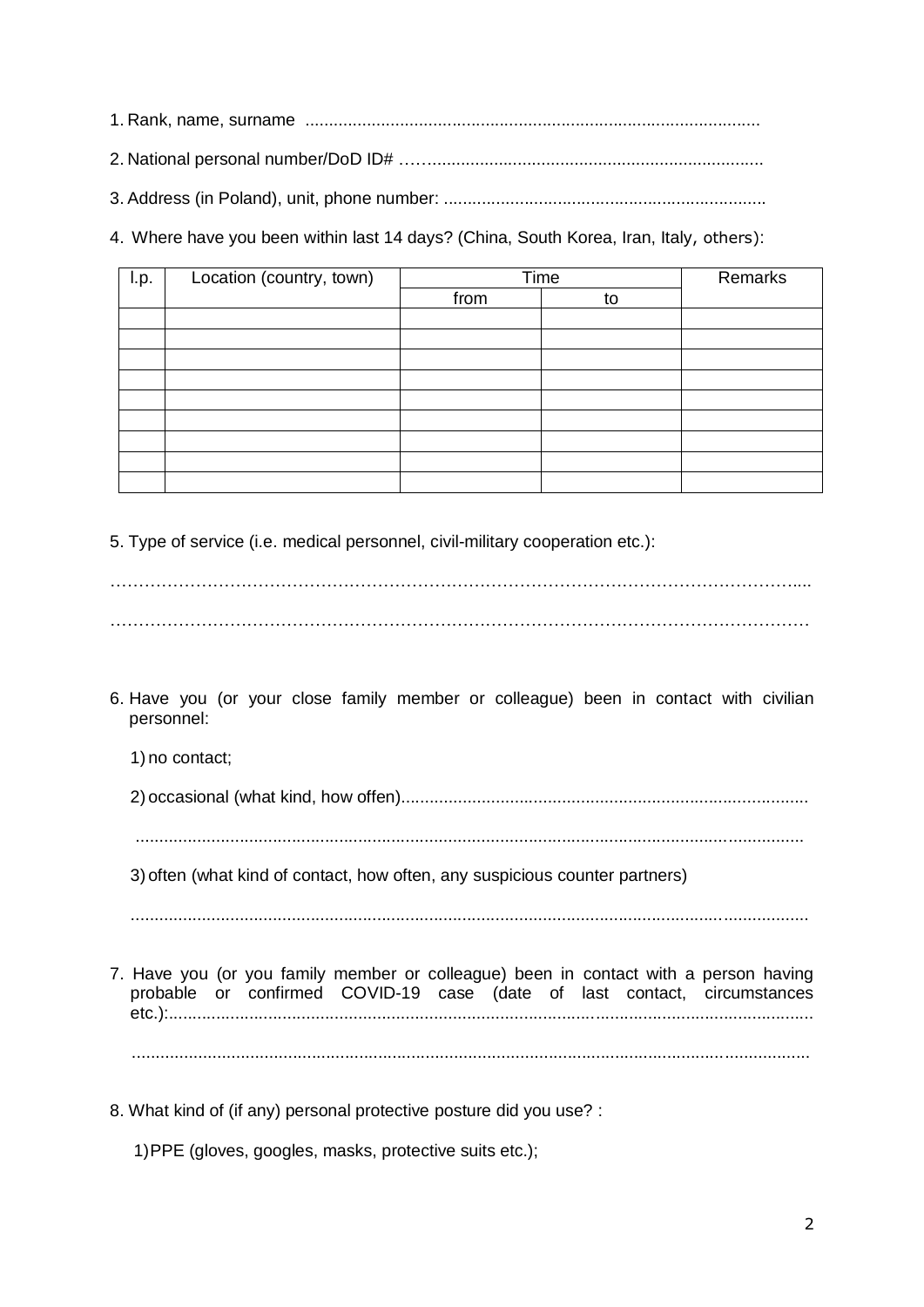|  |                                                                                                             | 2) anti-bacterial fluids;                                            |  |  |  |
|--|-------------------------------------------------------------------------------------------------------------|----------------------------------------------------------------------|--|--|--|
|  |                                                                                                             |                                                                      |  |  |  |
|  | 9. Do you have or did you have any of the following symptoms? (if yes please indicate the<br>date of onset) |                                                                      |  |  |  |
|  |                                                                                                             |                                                                      |  |  |  |
|  |                                                                                                             |                                                                      |  |  |  |
|  |                                                                                                             |                                                                      |  |  |  |
|  |                                                                                                             |                                                                      |  |  |  |
|  |                                                                                                             | 5) radiological signs of pneumonia                                   |  |  |  |
|  |                                                                                                             | and/or                                                               |  |  |  |
|  |                                                                                                             | 6) acute respiratory distress syndrome                               |  |  |  |
|  |                                                                                                             |                                                                      |  |  |  |
|  |                                                                                                             |                                                                      |  |  |  |
|  |                                                                                                             |                                                                      |  |  |  |
|  |                                                                                                             |                                                                      |  |  |  |
|  |                                                                                                             |                                                                      |  |  |  |
|  |                                                                                                             |                                                                      |  |  |  |
|  |                                                                                                             | 11. Have you been tested for the presence of coronavirus (PCR test): |  |  |  |
|  | No                                                                                                          | Date of test:<br>Yes                                                 |  |  |  |
|  |                                                                                                             | Result: negative<br>positive                                         |  |  |  |
|  |                                                                                                             | 12. Hospitalisation:                                                 |  |  |  |
|  |                                                                                                             | Have you been hospitalised due to COVID-19 disease suspicion?:       |  |  |  |
|  |                                                                                                             |                                                                      |  |  |  |
|  |                                                                                                             |                                                                      |  |  |  |
|  |                                                                                                             |                                                                      |  |  |  |
|  |                                                                                                             | Intensive care unit: No<br>Yes                                       |  |  |  |